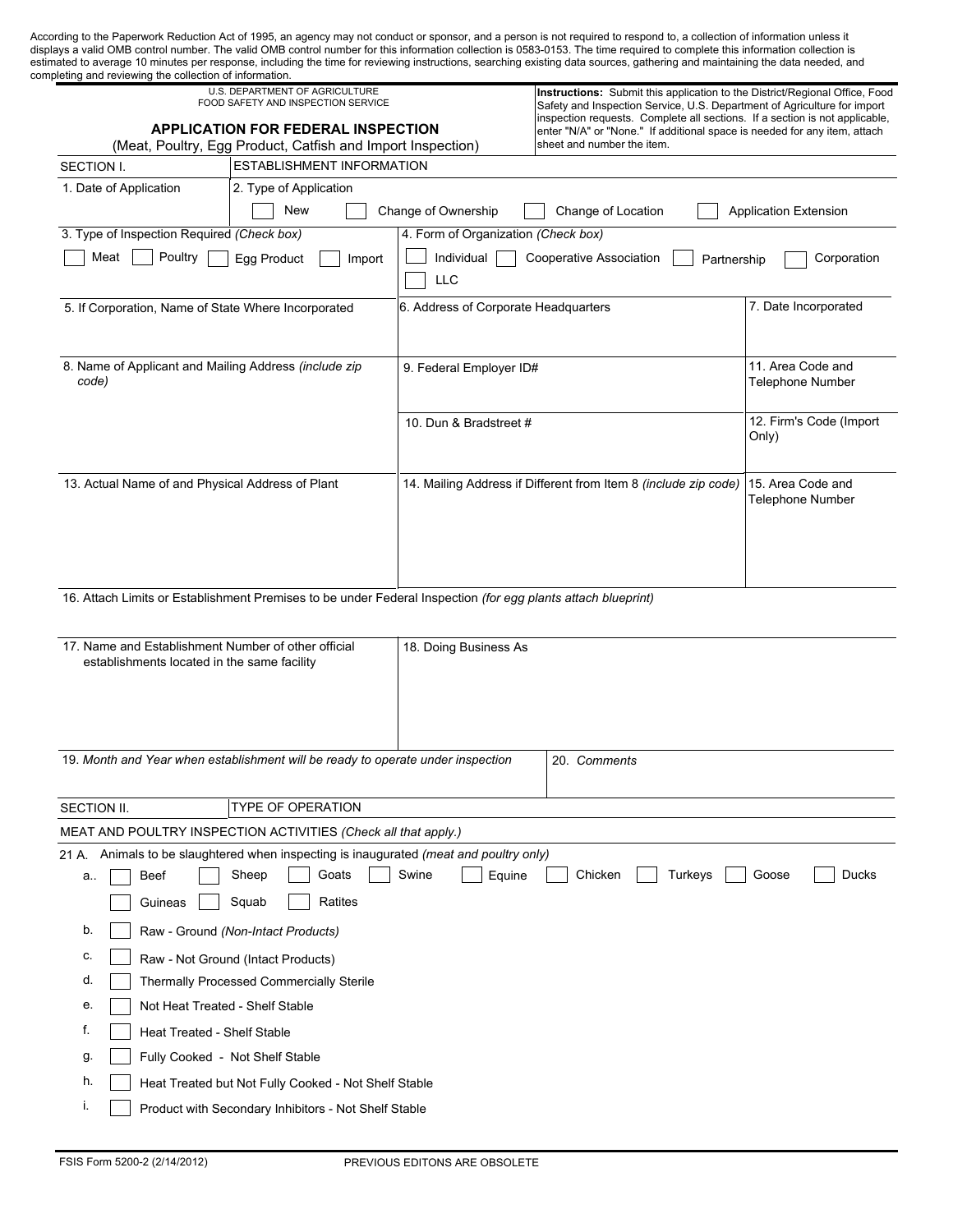FSIS Form 5200-2 *(2/14/2012)* Page 2

|     | EGG PRODUCTS INSPECTION                                                                             |  |  |  |  |
|-----|-----------------------------------------------------------------------------------------------------|--|--|--|--|
|     | 21 B. Check the type of product intended for inspection at the establishment (Check all that apply) |  |  |  |  |
| а.  | Shell Egg Breaking                                                                                  |  |  |  |  |
| b.  | Thermally Processed (Pasteurized heat treated)                                                      |  |  |  |  |
|     | <b>Flexible Pouches</b><br>Cartons<br>Bag-n-Box<br>Cans/Pails<br>Jars<br>Totes<br>Other<br>Tankers  |  |  |  |  |
| c.  | Not Heat Treated - Unpasteurized egg product only                                                   |  |  |  |  |
| d.  | Heat Treated - Shelf Stable (Dried egg product, 50% Sugar Yolk)                                     |  |  |  |  |
| е.  | Heat Treated But Not Fully Cooked - not shelf stable (liquid and frozen egg products)               |  |  |  |  |
|     | <b>IMPORT INSPECTION</b>                                                                            |  |  |  |  |
|     | 21 C. Species (Check all that apply)                                                                |  |  |  |  |
|     | Meat<br>Poultry<br>Egg Products<br>Catfish                                                          |  |  |  |  |
| 22. | Check the type of product intended for inspection at the establishment (Check all that apply)       |  |  |  |  |
| a.  | Raw - Non-Intact                                                                                    |  |  |  |  |
|     | Ground<br>Other Non-Intact                                                                          |  |  |  |  |
| b.  | Raw - Intact                                                                                        |  |  |  |  |
|     | <b>Beef</b><br>Veal<br>Veal<br>Goats<br>Pork<br>Lamb<br>Carcasses:<br>Hide On                       |  |  |  |  |
|     | Mutton<br>Equine<br>Poultry<br>Ratites                                                              |  |  |  |  |
|     | Other:<br>Other Intact<br>Cuts<br><b>Boneless Manufacturing Meats</b>                               |  |  |  |  |
| c.  | Thermally Processed Commercially Sterile                                                            |  |  |  |  |
|     | Flexible Pouches<br>Cans<br>Trays<br>Jars                                                           |  |  |  |  |
|     |                                                                                                     |  |  |  |  |
| d.  | Not Heat Treated - Shelf Stable                                                                     |  |  |  |  |
| е.  | Heat Treated - Shelf Stable                                                                         |  |  |  |  |
| f.  | Fully Cooked - Not Shelf Stable                                                                     |  |  |  |  |
|     | Frozen<br>Perishable<br>Frozen from an APHIS restricted country (9CFR 94.4(b))                      |  |  |  |  |
| g.  | Heat Treated But Not Fully Cooked - Not Shelf Stable                                                |  |  |  |  |
| h.  | Product with Secondary Inhibitors - Not Shelf Stable                                                |  |  |  |  |
| T.  | Shell Eggs/Egg Products                                                                             |  |  |  |  |
|     | Shell Eggs<br>Liquid<br>Dried<br>Frozen                                                             |  |  |  |  |
| 23. | Mode of Transportation - Import Inspection Only (Check all that apply)                              |  |  |  |  |
|     | Ocean Vessel<br>Tankers<br>Rail Cars<br>Other (Specify)<br>Trucks<br>Airline                        |  |  |  |  |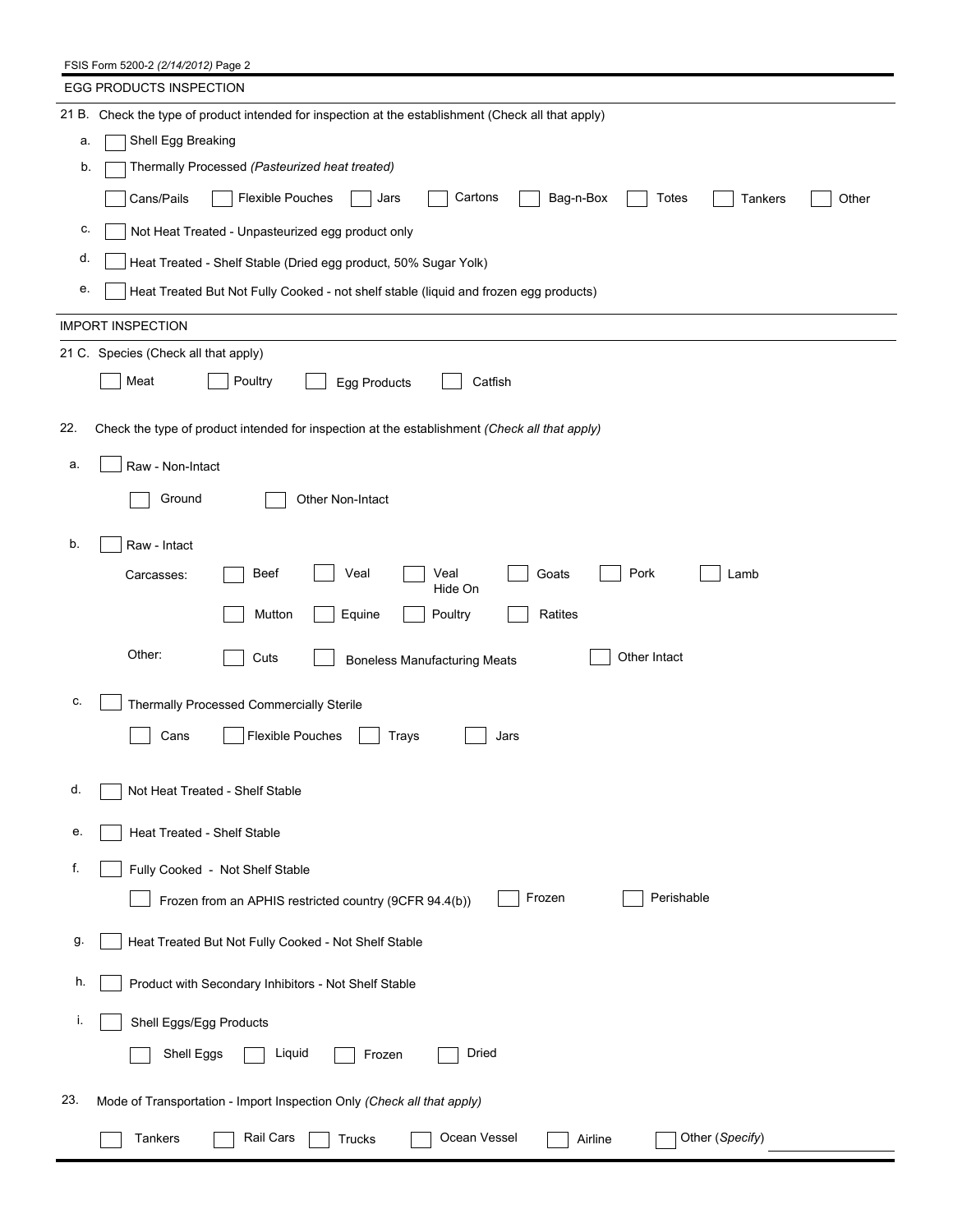FSIS Form 5200-2 *(2/14/2012)* Page 3

24. List all persons responsibly connected with the applicant. Include all owners, partners, officers, directors, holders or owners of 10 per centum or more of voting stock and employees in a managerial or executive capacity in the business. Notify the Division Director or import Inspection Division Director of any changes in the listing given.

| Name and Title<br>(Title - Indicate if partner or manager) | Present Home Address<br>(Street and Number, City, State, Zip Code) | HOLDER OF 10% OR<br>IMORE VOTING STOCK<br>(If Corp.) |           |  |  |  |
|------------------------------------------------------------|--------------------------------------------------------------------|------------------------------------------------------|-----------|--|--|--|
|                                                            |                                                                    | <b>YES</b>                                           | <b>NO</b> |  |  |  |
|                                                            |                                                                    |                                                      |           |  |  |  |
|                                                            |                                                                    |                                                      |           |  |  |  |
|                                                            |                                                                    |                                                      |           |  |  |  |
|                                                            |                                                                    |                                                      |           |  |  |  |
|                                                            |                                                                    |                                                      |           |  |  |  |

25. Enter the name of each person listed under Item 24 who has been convicted in any Federal or State court of any felony. Enter the name of each person listed under item 24 who has been convicted in any Federal or State court of more than one violation of any law, other than a felony, based upon the acquiring, handling, or distributing of unwholesome, mislabeled, or deceptively packaged food or upon fraud in connection with transactions in food. Include the nature of the crime, the date of conviction and the court in which convicted. If none write "None."

26. List each conviction against the applicant (person, firm or corporation) in any Federal or State court of any felony, List each conviction against the applicant (person, firm or corporation) in any Federal or State court of more than one violation of any law, other than a felony, based upon the acquiring, handling, or distributing of unwholesome, mislabeled, or deceptively packaged food or upon fraud in connection with transactions in food. Include the nature of the crime, the date of conviction and the court in which convicted. If none write "None."

|                                                                                               | (Check one)                                                                         | 27. Sanitation Standard Operating Procedures have been developed for the establishment in accordance with 6416.12 of the regulations.<br><b>YES</b><br><b>NO</b> |            |           |           |  |  |  |
|-----------------------------------------------------------------------------------------------|-------------------------------------------------------------------------------------|------------------------------------------------------------------------------------------------------------------------------------------------------------------|------------|-----------|-----------|--|--|--|
|                                                                                               |                                                                                     |                                                                                                                                                                  |            |           |           |  |  |  |
|                                                                                               | 28. Applicant has been provided with a copy of this Privacy Act Notice. (Check one) |                                                                                                                                                                  |            |           |           |  |  |  |
|                                                                                               |                                                                                     | YES<br><b>NO</b>                                                                                                                                                 |            |           |           |  |  |  |
|                                                                                               | 29. Typed Name of Person Signing Application                                        | 30. Signature                                                                                                                                                    |            |           | 31. Title |  |  |  |
|                                                                                               |                                                                                     |                                                                                                                                                                  |            |           |           |  |  |  |
|                                                                                               | TO BE COMPLETED BY USDA, FSIS                                                       |                                                                                                                                                                  |            |           |           |  |  |  |
|                                                                                               | 32. Is this establishment presently under state inspection? (OFO only)              |                                                                                                                                                                  | <b>YES</b> | <b>NO</b> |           |  |  |  |
| 33. Is this establishment to be under Talmadge-Aiken Act? (OFO only)<br>YES<br>N <sub>O</sub> |                                                                                     |                                                                                                                                                                  |            |           |           |  |  |  |
|                                                                                               | 34. Official Inspection Number Reserved                                             | 35. Signature of DM or IID Director                                                                                                                              |            |           | 36. Date  |  |  |  |
|                                                                                               |                                                                                     |                                                                                                                                                                  |            |           |           |  |  |  |